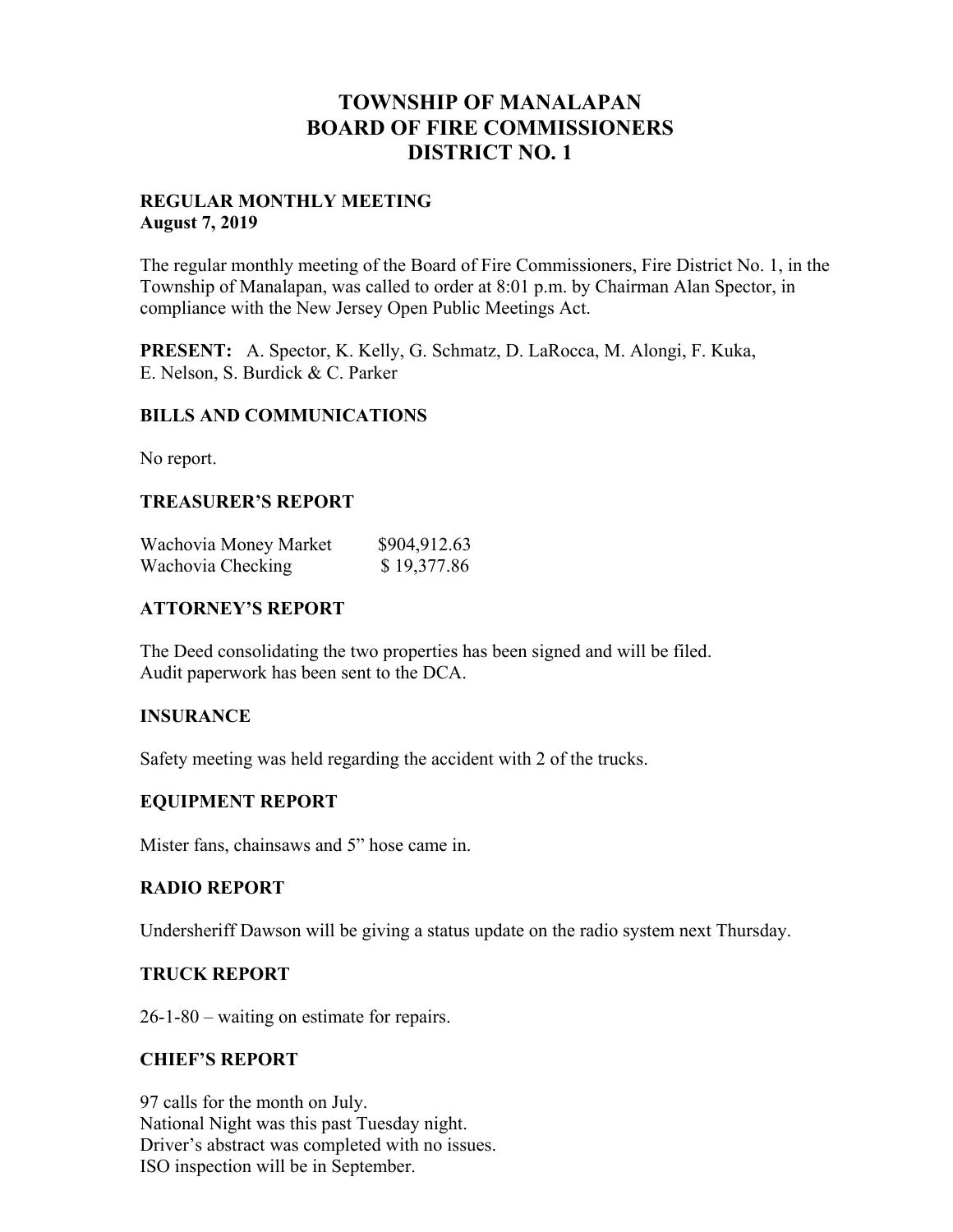Physicals need to be completed by the end of October. 26-1-81 is back in service. Going to Pierce on Monday to go over the truck specs. Leaving tomorrow for the Fire Rescue Conference. Going to Valero for gas while the pumps are down. Discussed replacing the security system and cameras.

## **MEMBERSHIP REPORT**

No report.

### **ASSOCIATION REPORT**

Need to order fire prevention materials. Discussion held regarding replacing AC at Main House. Flag pole and sign keep tripping breaker at Satellite. Hose bib burst today; will contact the plumber to repair.

#### **TRUSTEES' REPORT**

No report.

#### **OLD BUSINESS**

See attached.

### **NEW BUSINESS**

Commissioner Schmatz made a motion to pay all vouchers; this was seconded by Commissioner LaRocca. All voted aye.

Commissioner LaRocca made a motion to amend prior motion for chainsaws to \$920.82; this was seconded by Commissioner Spector. All voted aye.

Commissioner Kelly made a motion not to exceed \$6,000 for fire prevention materials; this was seconded by Commissioner LaRocca. All voted aye.

Commissioner Kelly made a motion not to exceed \$3,500 to upgrade access control system on the new server; this was seconded by Commissioner Spector. All voted aye.

Commissioner Kelly made a motion not to exceed \$6,000 to upgrade camera system at the Main House; this was seconded by Commissioner Schmatz. All voted aye.

Commissioner Schmatz made a motion not to exceed \$6,500 to send 6 members to the Firehouse Expo in Tennessee in October; this was seconded by Commissioner LaRocca. All voted aye.

Meeting opened to the public at 8:37 p.m.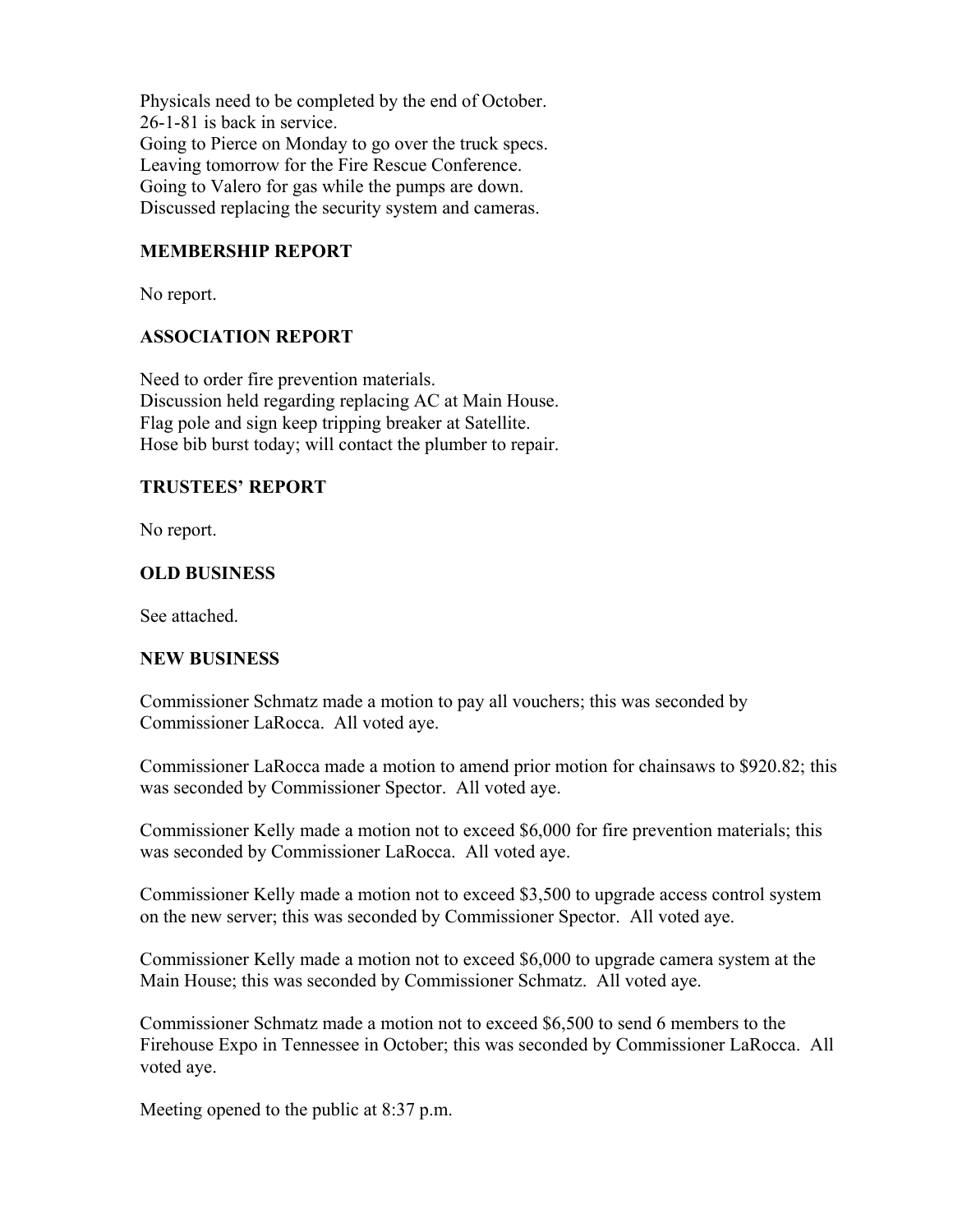A motion was made by Commissioner Spector to adjourn; it was seconded by Commissioner Kelly and all voted aye.

Meeting adjourned at 8:42 p.m.

 Respectfully submitted, Kenneth Kelly, Clerk